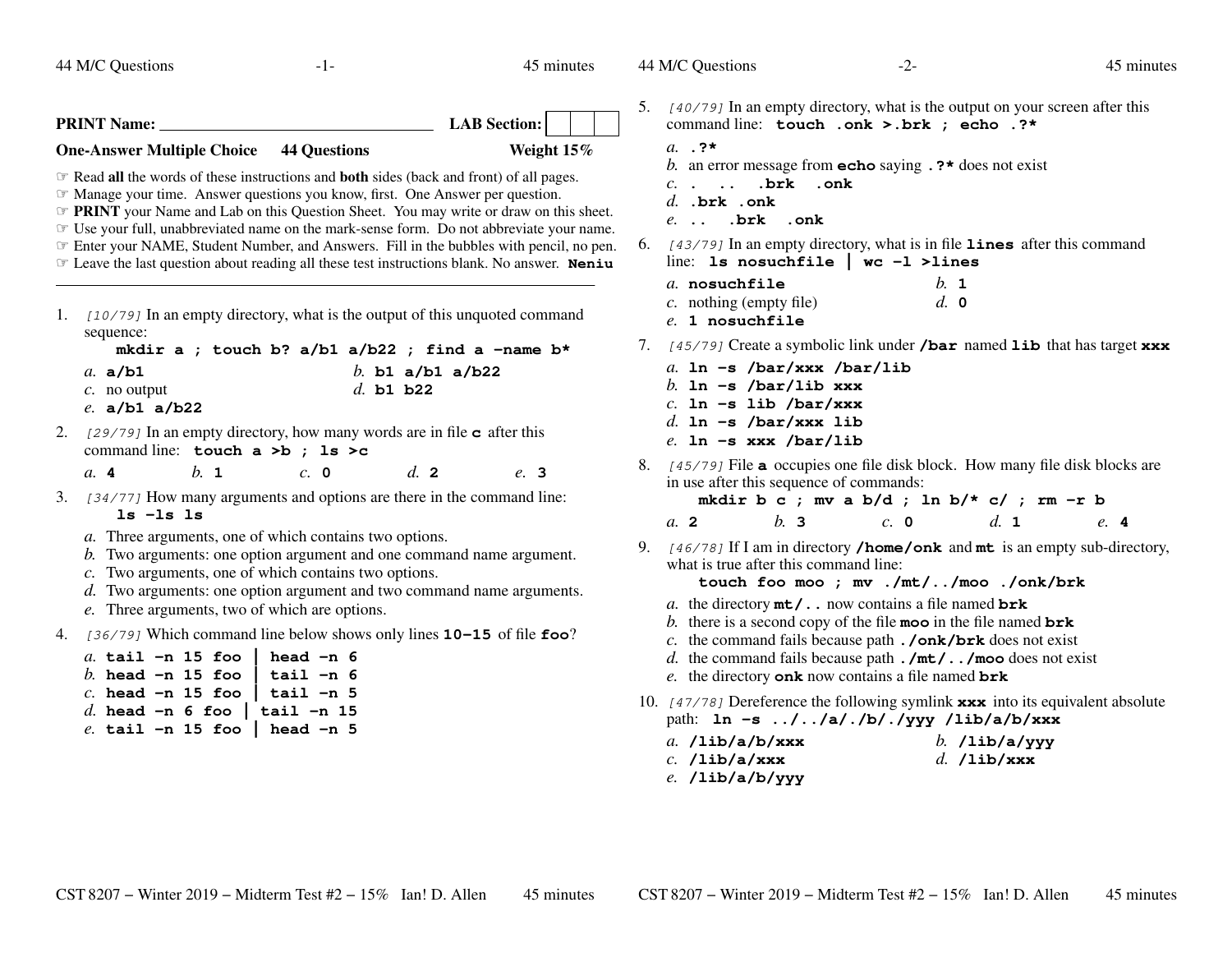| 44 M/C Questions<br>$-3-$                                                                                                                                                                                                                                                                                                                                                                                                                                                                                                                                                                                                                                                                                                                                                                                                               | 45 minutes | 44 M/C Questions                                                                                                                                                                                                                                                                                                                                                                                                                                                                                                                                         | -4-                                                                                                                                                                                                                                                                                                     | 45 minutes                                                                       |
|-----------------------------------------------------------------------------------------------------------------------------------------------------------------------------------------------------------------------------------------------------------------------------------------------------------------------------------------------------------------------------------------------------------------------------------------------------------------------------------------------------------------------------------------------------------------------------------------------------------------------------------------------------------------------------------------------------------------------------------------------------------------------------------------------------------------------------------------|------------|----------------------------------------------------------------------------------------------------------------------------------------------------------------------------------------------------------------------------------------------------------------------------------------------------------------------------------------------------------------------------------------------------------------------------------------------------------------------------------------------------------------------------------------------------------|---------------------------------------------------------------------------------------------------------------------------------------------------------------------------------------------------------------------------------------------------------------------------------------------------------|----------------------------------------------------------------------------------|
| 11. $[47/79]$ File <b>a</b> contains 2 lines, and file <b>b</b> contains 3 lines, then how many<br>lines are in file c after this command line: $\ln b c$ ; cat b b a >c                                                                                                                                                                                                                                                                                                                                                                                                                                                                                                                                                                                                                                                                |            | 17. $[49/79]$ File <b>a</b> contains 2 lines, and file <b>b</b> contains 3 lines, then how many<br>lines are in file $\sigma$ after this command line:                                                                                                                                                                                                                                                                                                                                                                                                   |                                                                                                                                                                                                                                                                                                         |                                                                                  |
| b.4<br>a. 8<br>d.3<br>c. 2                                                                                                                                                                                                                                                                                                                                                                                                                                                                                                                                                                                                                                                                                                                                                                                                              | $e$ , 0    |                                                                                                                                                                                                                                                                                                                                                                                                                                                                                                                                                          | cat a $b > c$ ; cat a $>> b$ ; cat c $b > c$ a                                                                                                                                                                                                                                                          |                                                                                  |
| 12. [47/79] If a shell GLOB pattern fails to match anything, the shell:                                                                                                                                                                                                                                                                                                                                                                                                                                                                                                                                                                                                                                                                                                                                                                 |            | b.5<br>a. 8                                                                                                                                                                                                                                                                                                                                                                                                                                                                                                                                              | c.7                                                                                                                                                                                                                                                                                                     | d. 10<br>e. 12                                                                   |
| a. returns the closest match to the pattern<br>b. gives an error message and does not execute<br>c. gives a warning message but continues<br>d. passes the pattern unchanged to the command<br>e. removes the pattern and passes nothing<br>13. $[47/79]$ If moo is a sub-directory that contains only the file brk, what<br>happens after these commands:<br>touch onk ; mv ./moo/onk ./moo/brk<br>a. there is only the file named onk in the moo directory now<br>b. a new file named onk is created in moo<br>c. there is a second copy of the file onk in the file named $brk$<br>$d$ . the command fails because the name onk does not exist<br>e. the command fails because $brk$ is not a directory<br>14. [48/79] File a occupies one file disk block. How many file disk blocks are<br>in use after this sequence of commands: |            | 18. [50/78] File a occupies one file disk block. How many file disk blocks are<br>in use after this sequence of commands:<br>$b$ . 2<br>a.4<br>19. $[50/79]$ If my current directory is <b>/onk</b> , which of these is the shortest<br>pathname equivalent to /onk/a/b?<br>$a.$ ./onk/a/b<br>$d.$ /a/b<br>20. [50/79] Which line allows the shell to find the assignment 07 check<br>command?<br>a. PATH=assignment07check:\$PATH<br>$b$ . PATH=which assignment07check<br>$d.$ PATH=whereis assignment07check<br>$e.$ PATH= $$$ PATH:assignment07check | c.3<br>b. $./a/b$<br>$e.$ /onk/a/b<br>$c.$ PATH=\$PATH: $\sim$ idallen/cst8207/19w/assignment07                                                                                                                                                                                                         | cpab; ln b c ; cp c d ; ln a e ; cp a d ; rm c d<br>d. 1<br>e. 5<br>$c.$ onk/a/b |
| lnab; lnbc; cpcd; lnce; rmabc<br>b. 1<br>d.3<br>$c$ . 2<br>a. 4<br>15. [48/79] If /bin/prog is a program that outputs one and<br>/usr/bin/prog is a program that outputs two what would be the output                                                                                                                                                                                                                                                                                                                                                                                                                                                                                                                                                                                                                                   | e. 5       | 21. [51/78] File a occupies one file disk block. How many file disk blocks are<br>in use after this sequence of commands:<br>b.4<br>a. 0                                                                                                                                                                                                                                                                                                                                                                                                                 | cpab; ln bc; cpcd; cpac; rmcd<br>$c$ . 2                                                                                                                                                                                                                                                                | d.3<br>e. 1                                                                      |
| on your screen of this two command sequence:<br>PATH=/usr/bin/prog:/bin/prog ; prog<br>a. one followed by two<br>$b.$ one<br>c. bash: prog: command not found<br>d. two followed by one<br>$e.$ two<br>16. $[48/79]$ What is true about this output from $1s$ -il foo bar?<br>99 - rwxrwxrwx 2 bin bin 3 Jul 31 12:33 foo<br>99 -r--r--r-- 2 bin bin 3 Jul 31 12:33 bar<br><i>a</i> . this output is not possible<br>b. foo and bar each have three names (six names total)<br>c. $\epsilon$ foo and bar are names for the same file<br>d. foo and bar are two of three names for the same file<br>$e$ . foo and bar are names for different files                                                                                                                                                                                      |            | 22. $[51/77]$ If I am in directory /home/onk and mt is an empty sub-directory,<br>what is true after this command line:<br><i>a</i> . the directory <b>mt</b> is still empty                                                                                                                                                                                                                                                                                                                                                                             | touch mt/./onk onk ; rm ./mt/onk /onk/onk<br>b. the command fails because the path $\cdot$ /mt/onk does not exist<br>c. the directory onk now contains a file named onk<br>d. the command fails because the path $\ldots$ / onk/onk does not exist<br>e. the directory mt now contains a file named onk |                                                                                  |

45 minutes

44 M/C Questions

45 minutes

44 M/C Questions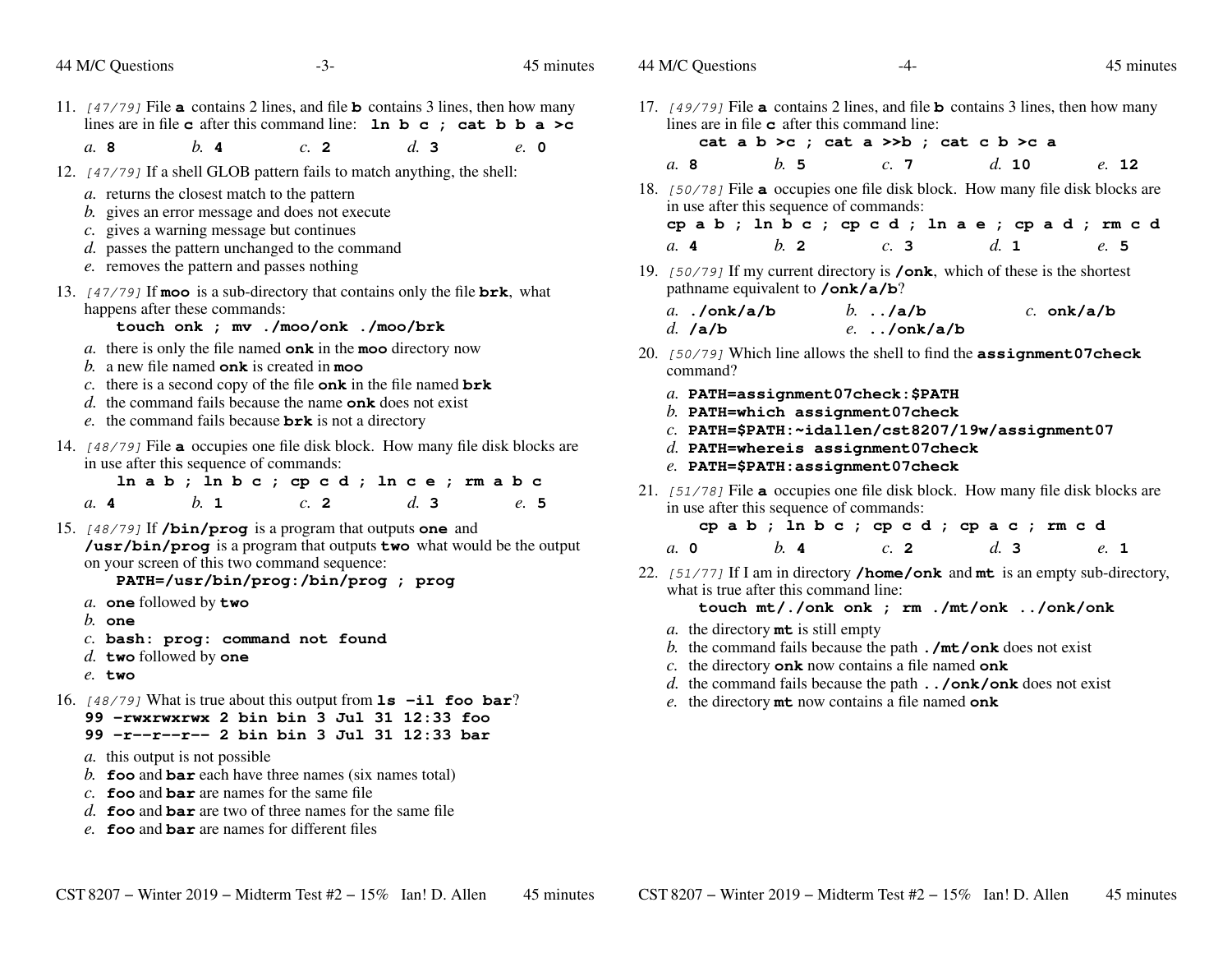|  |  | 44 M/C Questions |
|--|--|------------------|
|--|--|------------------|

| 23. [51/79] If <b>/bin/prog</b> is a program that outputs one and<br>/usr/bin/prog is a program that outputs two what would be the output<br>on your screen of this two command sequence:<br>PATH=/home:/usr:/bin:/etc:/usr/bin ; prog | 29. $[55/78]$ If I am in directory <b>/home/onk</b> and <b>mt</b> is an empty sub-directory,<br>what is true after this command line:<br>touch onk moo ; mkdir brk ; mv moo brk/mt<br><i>a</i> . the directory <b>mt</b> is still empty   |  |  |  |  |
|----------------------------------------------------------------------------------------------------------------------------------------------------------------------------------------------------------------------------------------|-------------------------------------------------------------------------------------------------------------------------------------------------------------------------------------------------------------------------------------------|--|--|--|--|
| a. two followed by one<br>$b.$ one<br>$c.$ two<br>$d.$ bash: $proj:$ command not found<br>e. one followed by two                                                                                                                       | b. the directory $brk$ now contains a file named moo<br>c. the command fails because $brk/mt$ is not a directory<br>$d.$ the directory $m$ t now contains a file named moo<br>e. the directory $m$ t now contains a directory named $brk$ |  |  |  |  |
| 24. [52/79] What is the link count of directory $\boldsymbol{\mathsf{x}}$ after this set of successful<br>commands? mkdir x ; mkdir -p x/y/a x/y/b x/y/c x/y/d                                                                         | 30. [56/79] File a occupies one file disk block. How many file disk blocks are<br>in use after this sequence of commands:<br>cpab; ln bc; ln cd; ln ae; rm abc                                                                            |  |  |  |  |
| $b$ . 2<br>d.3<br>a. 4<br>c.6<br>e. 5                                                                                                                                                                                                  | b.3<br>d.4<br>a. 2<br>c.5<br>e. 1                                                                                                                                                                                                         |  |  |  |  |
| 25. [52/79] Which command line usually outputs the pathname /bin/sh?<br>a. cd /bin ; file sh<br>$b.$ cd /bin ; 1s sh                                                                                                                   | 31. [56/78] Give the minimum number of directories in this pathname:<br>/a/b/c/d/e                                                                                                                                                        |  |  |  |  |
| $c.$ which sh<br>$d.$ cat /bin/sh                                                                                                                                                                                                      | $b$ . 2<br>a.3<br>c.5<br>d. 1<br>e.4                                                                                                                                                                                                      |  |  |  |  |
| $e.$ cd $/bin$ ; echo sh                                                                                                                                                                                                               | 32. [56/78] What is the link count of directory $\boldsymbol{\mathsf{x}}$ after this set of successful                                                                                                                                    |  |  |  |  |
| 26. $[53/78]$ In /usr/sbin using 1s -1 shows a symbolic link sh -><br>/bin/bash then dereference the shortest absolute path of sh with no                                                                                              | commands?<br>mkdir x ; mkdir y ; cd x ; touch a ; mkdir b ; ln a b/c                                                                                                                                                                      |  |  |  |  |
| symbolic links:                                                                                                                                                                                                                        | b.3<br>c.5<br>d. 2<br>a. 4<br>e. 6                                                                                                                                                                                                        |  |  |  |  |
| $a.$ /sh/bin/bash<br>$b.$ /usr/sbin/sh/bin/bash<br>$d.$ /usr/sbin/bin/bash/sh<br>$c.$ /bin/bash                                                                                                                                        | 33. [58/79] How many arguments are passed to the command by the shell:<br>echo " 1 '2 3' 4 "5 6 ' 7 "8 '9 10 > out                                                                                                                        |  |  |  |  |
| e. /usr/sbin/bin/bash                                                                                                                                                                                                                  | b.5<br>$a$ . 2<br>c. 6<br>d.3<br>e.4                                                                                                                                                                                                      |  |  |  |  |
| 27. $[54/77]$ In /usr/bin using 1s -1 shows a symbolic link bar -><br>/sbin/foo then dereference the shortest absolute path of bar with no<br>symbolic links:                                                                          | 34. [58/79] How many files are touched or created?<br>touch " 1 '2 3 4' "56 ' "7" 8 '                                                                                                                                                     |  |  |  |  |
| a. /usr/sbin/foo<br>b. $/usr/bin/500$                                                                                                                                                                                                  | b.5<br>c. 2<br>d.3<br>$a$ . 1<br>e.4                                                                                                                                                                                                      |  |  |  |  |
| $d.$ /usr/sbin/bar/foo<br>c. /usr/bin/sbin/bar/foo<br>e. /usr/bin/bar/sbin/foo                                                                                                                                                         | 35. [58/79] If files occupy one disk block, how many file disk blocks will the<br>system free up if I remove these four file names:                                                                                                       |  |  |  |  |
| 28. [55/79] Given this long listing:                                                                                                                                                                                                   | 111 $-rw-r--r--1$ me me 1 Jan 1 1:00 a<br>$222$ -rw-r--r-- 2 me me 1 Jan 1 1:00 b                                                                                                                                                         |  |  |  |  |
| drwxr-xr-x 456 me me 123 Dec 4 9:12 dir<br>How many subdirectories lie immediately under dir?                                                                                                                                          | 333 -rw-r--r-- 2 me me 1 Jan 1 1:00 c                                                                                                                                                                                                     |  |  |  |  |
| a. 456                                                                                                                                                                                                                                 | 333 -rw-r--r-- 2 me me 1 Jan 1 1:00 d                                                                                                                                                                                                     |  |  |  |  |
| b. 454                                                                                                                                                                                                                                 | b. 1<br>$d_{\mathbf{z}}$ 2<br>a, 0<br>c.3<br>e.4                                                                                                                                                                                          |  |  |  |  |
| c. 123                                                                                                                                                                                                                                 |                                                                                                                                                                                                                                           |  |  |  |  |
| d. there is not enough information shown to answer the question                                                                                                                                                                        |                                                                                                                                                                                                                                           |  |  |  |  |
| e. 121                                                                                                                                                                                                                                 |                                                                                                                                                                                                                                           |  |  |  |  |